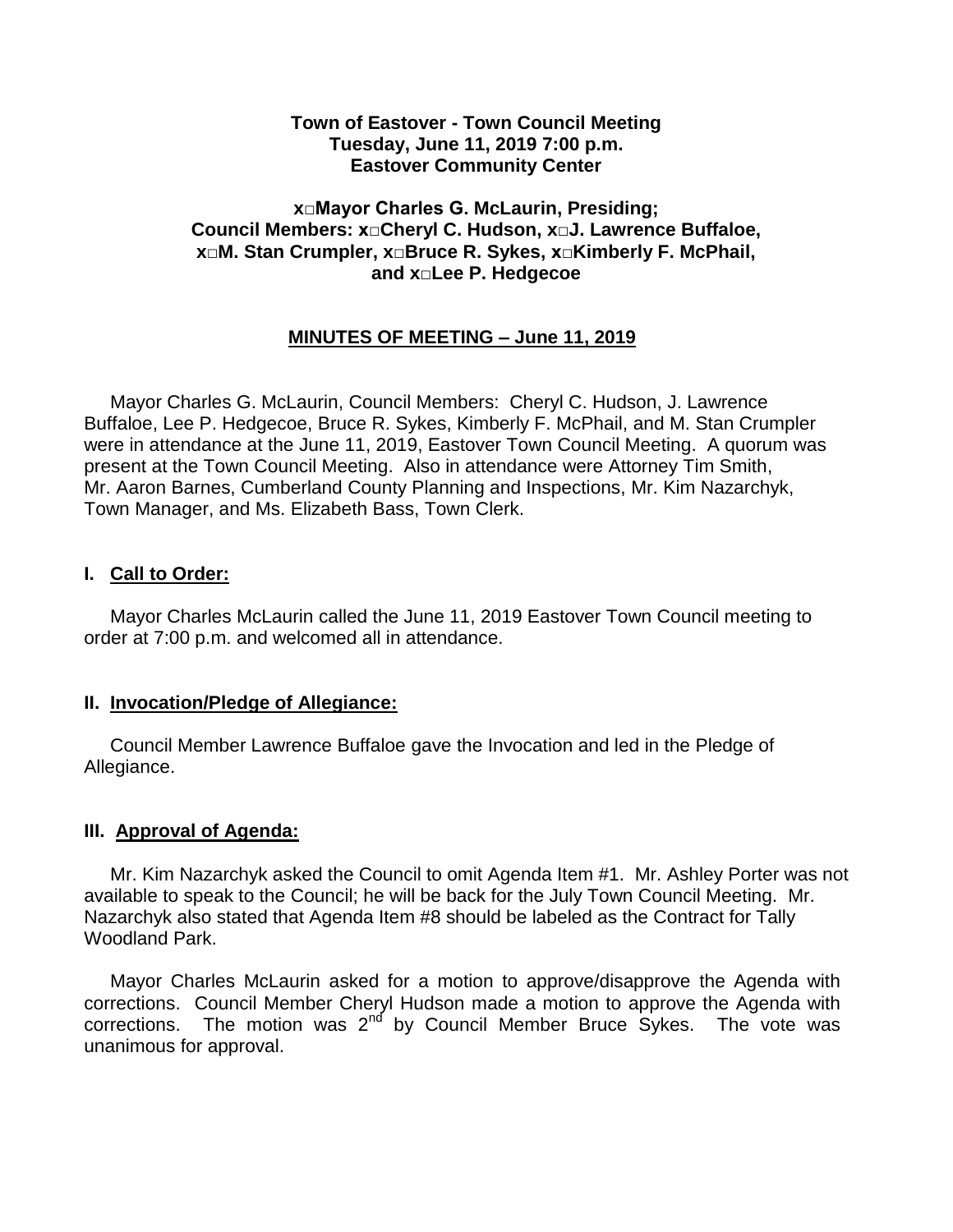## **IV. Public Comments:**

 Mr. Herman Britt, with the Eastover Fire Department, 3405 Dunn Road Eastover NC, 28312, signed up to speak.

 Mr. Britt asked the Council if they were going to make a decision on the fire tax increase. If the Council votes yes the fire district tax will increase to \$0.15 from \$0.1125, in the unincorporated areas of the county. Mr. Britt stated that the fire department was working on the budget for next year.

 After some discussion the Council said there would be no decisions on that matter at this time.

# **V. Consent Agenda:**

**1. Consider approval of the Minutes for the May 14, 2019 Town Council Meeting.** 

## **2. Consider approval of the April, 2019 Financial Reports.**

 Mayor McLaurin asked the Council if they had any questions concerning the Consent Agenda. There were none. Mayor McLaurin asked for a motion to approve/disapprove the Consent Agenda as stated.

 Council Member Cheryl Hudson made a motion to approve the Consent Agenda as stated. The motion was  $2^{nd}$  by Council Member Stan Crumpler. The vote was unanimous for approval.

## **VI. Discussion Agenda:**

## **Agenda Item #1:**

## **Eastover Central Elementary School Principal, Ashley Porter**

Rescheduled for July 9, 2019 Town Council Meeting.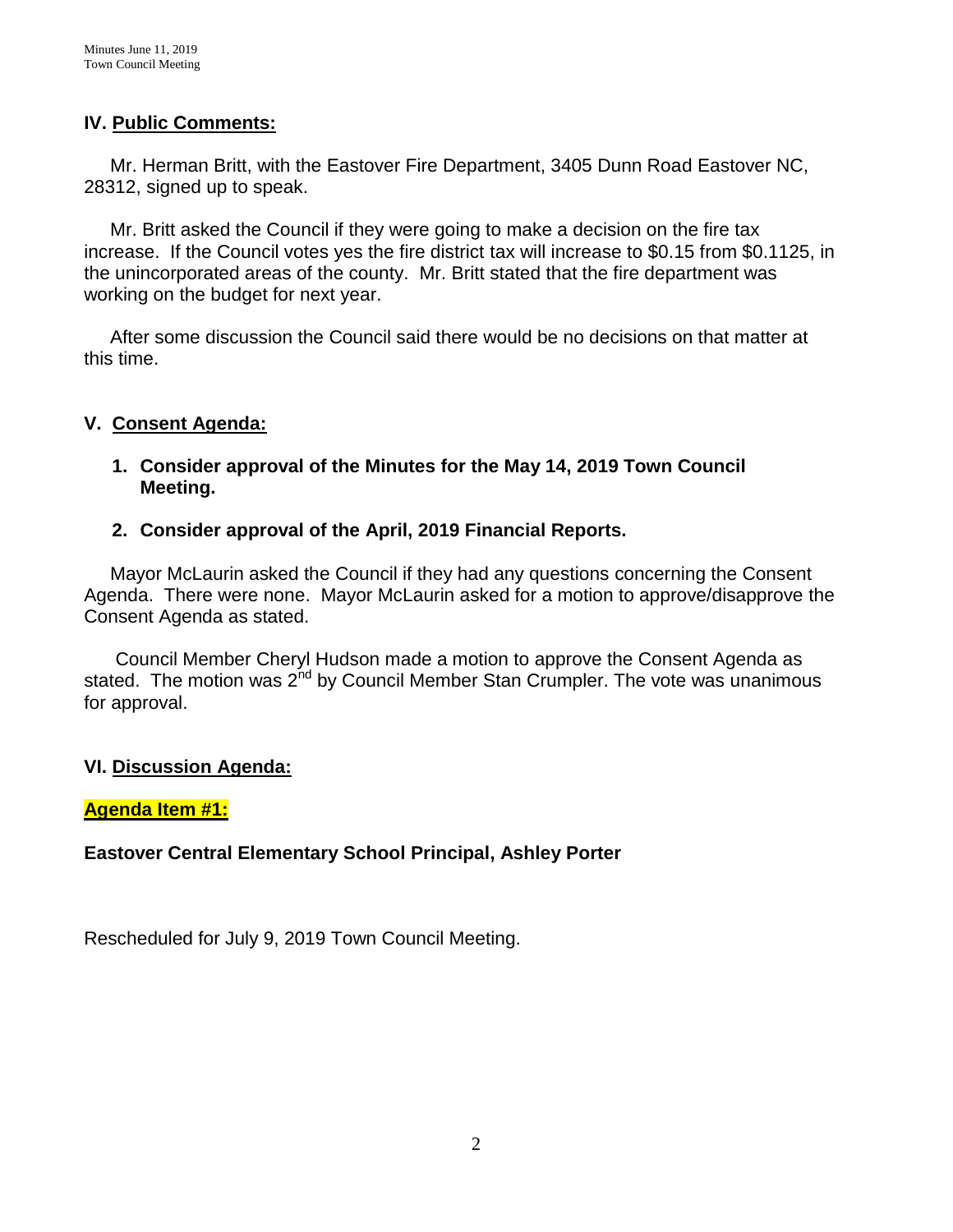## **Agenda Item #2:**

**Case P19-23: Rezoning of 40.71+/- acres from A1 Agricultural, RR Rural Residential & R6A Residential to A1 Agricultural or to a more restrictive zoning district, located at 2659 & 2721 Ballpark Road; submitted by Kim Nazarchyk, Town Manager on behalf of the Town of Eastover (owner). (Eastover)**

Mayor Charles McLaurin opened the Public Hearing.

 Mr. Aaron Barnes stated that this case was requested by the Town of Eastover to rezone 40.71+/- acres from A1 Agricultural, RR Rural Residential & R6A Residential to A1 Agricultural or to a more restrictive zoning district, located at 2659 & 2721 Ballpark Road. Mr. Barnes said if the Council had any questions he would be glad to answer them.

 Mayor McLaurin asked if anyone signed up to speak for or against Case No. P19-23. No one had signed up to speak for or against Case No. P19-23.

 Mayor McLaurin stated this rezoning was needed in order to continue with the improvements to the Eastover Ballpark. He asked if the Council had any questions. There were none.

 Mayor McLaurin asked for a vote to close the public hearing. Motion to close the Public Hearing was made by Council Member Cheryl Hudson. The motion was 2<sup>nd</sup> by Council Member Lawrence Buffaloe. The vote was unanimous for approval.

 Council Member Stan Crumpler made a motion to approve the rezoning from A1 Agricultural, RR Rural Residential and R6A Residential to A1 Agricultural and find this recommendation to be consistent with the Eastover Land Use Plan for the development of greenways, parks, and similar amenities desired within the "open space" designation and further find approval of the request is reasonable and in the public interest because the district requested is in harmony with surrounding zoning, existing land uses, and the development of recreational amenities to the benefit of all citizens in the area. Council Member Cheryl Hudson 2<sup>nd</sup> the motion. The vote was unanimous for approval.

# **Agenda Item #3:**

## **Public Hearing: Road Closure of a Portion of Old Raleigh**

Mayor Charles McLaurin opened the Public Hearing.

 Mr. Chuck Brittain stated this case was originally presented in 2015. He said due to the survey not being correct this case was never finalized. Mr. Brittain stated that he has since had the error corrected and a new survey has been recorded. He said all the notification had been sent out again and all the paperwork is now in order. He said if the Council had any questions to please let him know.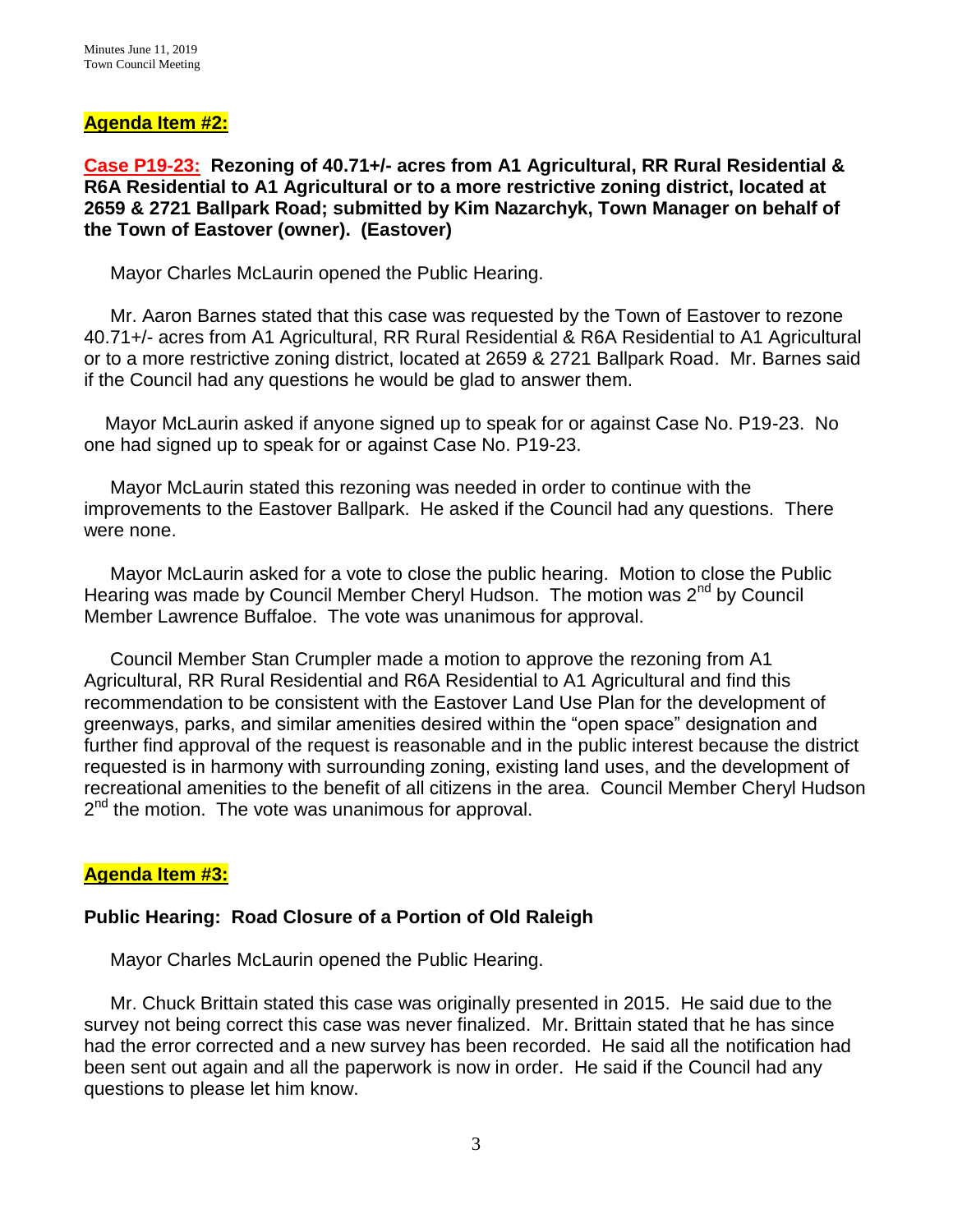After a brief discussion, the Mayor asked for a motion to close the public hearing.

 Council Member Lawrence Buffaloe made a motion to close the public hearing. The motion was 2<sup>nd</sup> by Council Member Stan Crumpler. The vote was unanimous for approval.

 Council Member Bruce Sykes made a motion to approve the closure of the a portion of Old Raleigh Road. Council Member Lawrence Buffaloe 2<sup>nd</sup> the motion.

# **Agenda Item #4:**

# **Public Hearing: Presentation of Fiscal Year 2020 Budget (July 1, 2019-June 30, 2020).**

 Mr. Nazarchyk, Town Manager, stated that the General Fund is balanced at \$1,630,850.00 which is a \$122,000 increase or an 8% increase from last year due to projected sales tax increase. Expenses remain flat. Group Health insurance is up 11.3%. Retirement is up 15.5% (from 7.75% to 8.95% and will increase again next year). The proposed budget adds 8% to reserves, which equates to 1 month expenses. Parks and Rec. received a 26% increase due to the expected improvements and expansions on the Eastover Ballpark.

 Mr. Nazarchyk said the Capital Reserve Account is balanced at \$2,200 and only includes interest income.

 Council Member Cheryl Hudson made a motion to close the Public Hearing. Council Member Kim McPhail 2<sup>nd</sup> the motion. The vote was unanimous for approval.

 Council Member Cheryl Hudson made a motion to approve Fiscal Year 2020 Budget. The motion was 2<sup>nd</sup> by Council Member Bruce Sykes. The vote was unanimous for approval.

## **Agenda Item #5:**

## **Yarborough, Winters, & Neville FY 2020 Contract**

 Mr. Nazarchyk said this contract is basically the same as last years. The only change is if a meeting last more than 1 ½ hours the firm will charge regular rates. No other changes or increases were made.

 Council Member Bruce Sykes made a motion to approve Yarborough, Winters, & Neville  $FY2020$  Contract. The motion was  $2<sup>nd</sup>$  by Council Member Lawrence Buffaloe. The vote was unanimous for approval.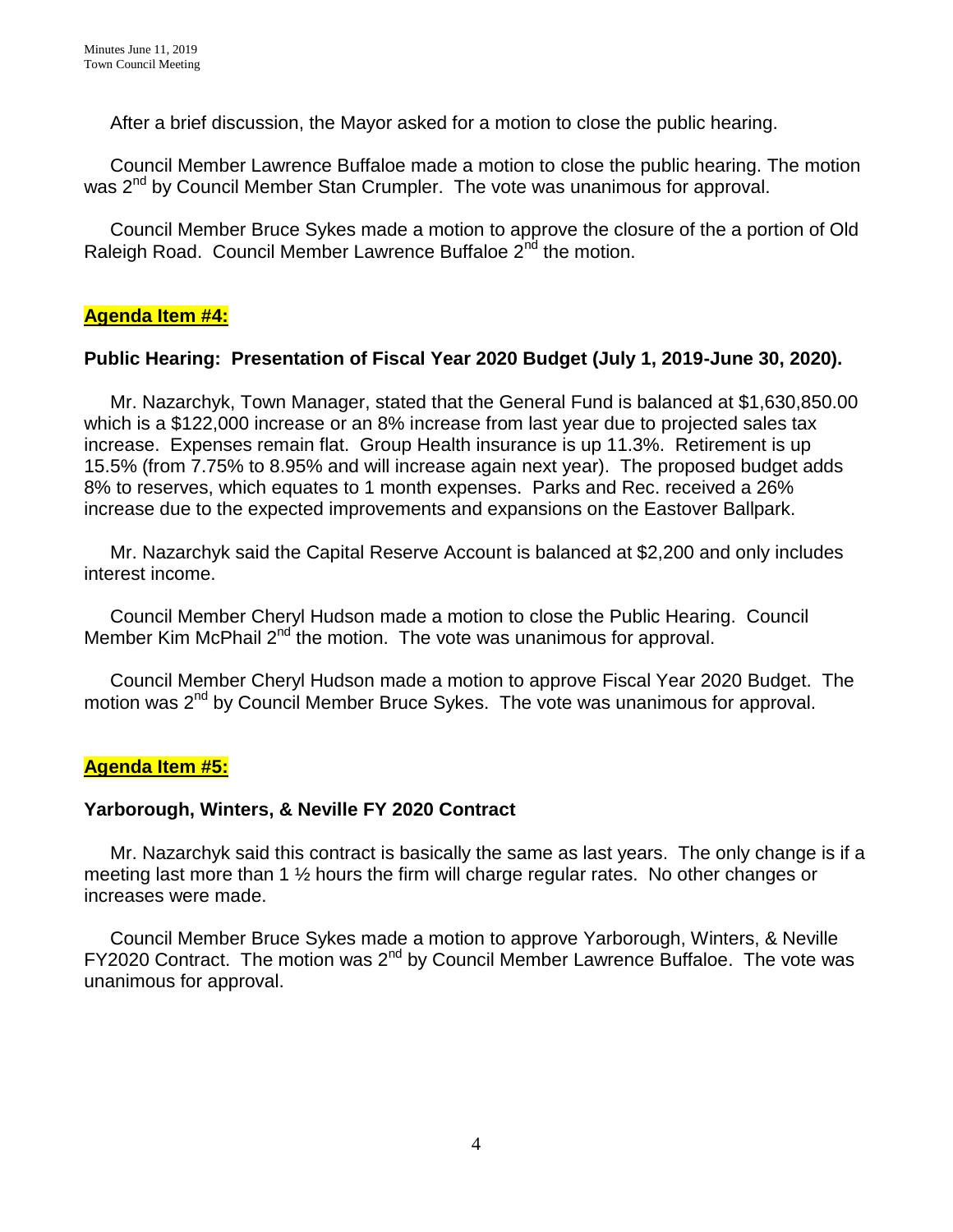### **Agenda Item #6:**

### **Cumberland County Sheriff Contract FY 2020.**

 Mr. Nazarchyk stated the services are the same for the Sheriff Contract. He said there was a \$1000.00 increase. If extra deputies are needed at any time the Town will pay them \$35.00 an hour, just like last year.

 Council Member Lee Hedgecoe made a motion to approve the Cumberland County Sheriff Contract for FY2020. Council Member Kim McPhail  $2<sup>nd</sup>$  the motion. The vote was unanimous for approval.

### **Agenda Item #7:**

### **McFadyen and Sumner Audit Contract FY 2019.**

Mr. Nazarchyk stated this contract is the same as last year's only there is an increase of \$500.00. He said that McFadyen and Sumner have been doing the Towns audit for 10+ years.

 Council Member Cheryl Hudson made a motion to approve McFadyen and Sumner Audit Contract for FY2019. The motion was  $2<sup>nd</sup>$  by Council Member Kim McPhail. The vote was unanimous for approval.

#### **Agenda Item #8:**

#### **Landscaping Contract for Tally Woodland Park.**

 Mr. Nazarchyk stated that the park needed cleaning up. He said that Cardinal Landscaping would place sod, clean up trash, smooth the ruts, put seeding on the hill and add a temporary watering system for \$8,751.00. He said that B&B Fence should be adding 500ft of fencing and he would recommend this be completed before the landscaping is done.

 Mr. Nazarchyk said that Cardinal Landscaping would clean up the growth on Ballpark Road and clean up around the entrance to the Ballpark for \$850.00.

 Council Member Lawrence Buffaloe made a motion to approve Cardinal Landscaping to clean up Tally Woodland Park and the Ballpark. The motion was  $2^{nd}$  by Council Member Cheryl Hudson. The vote was unanimous for approval.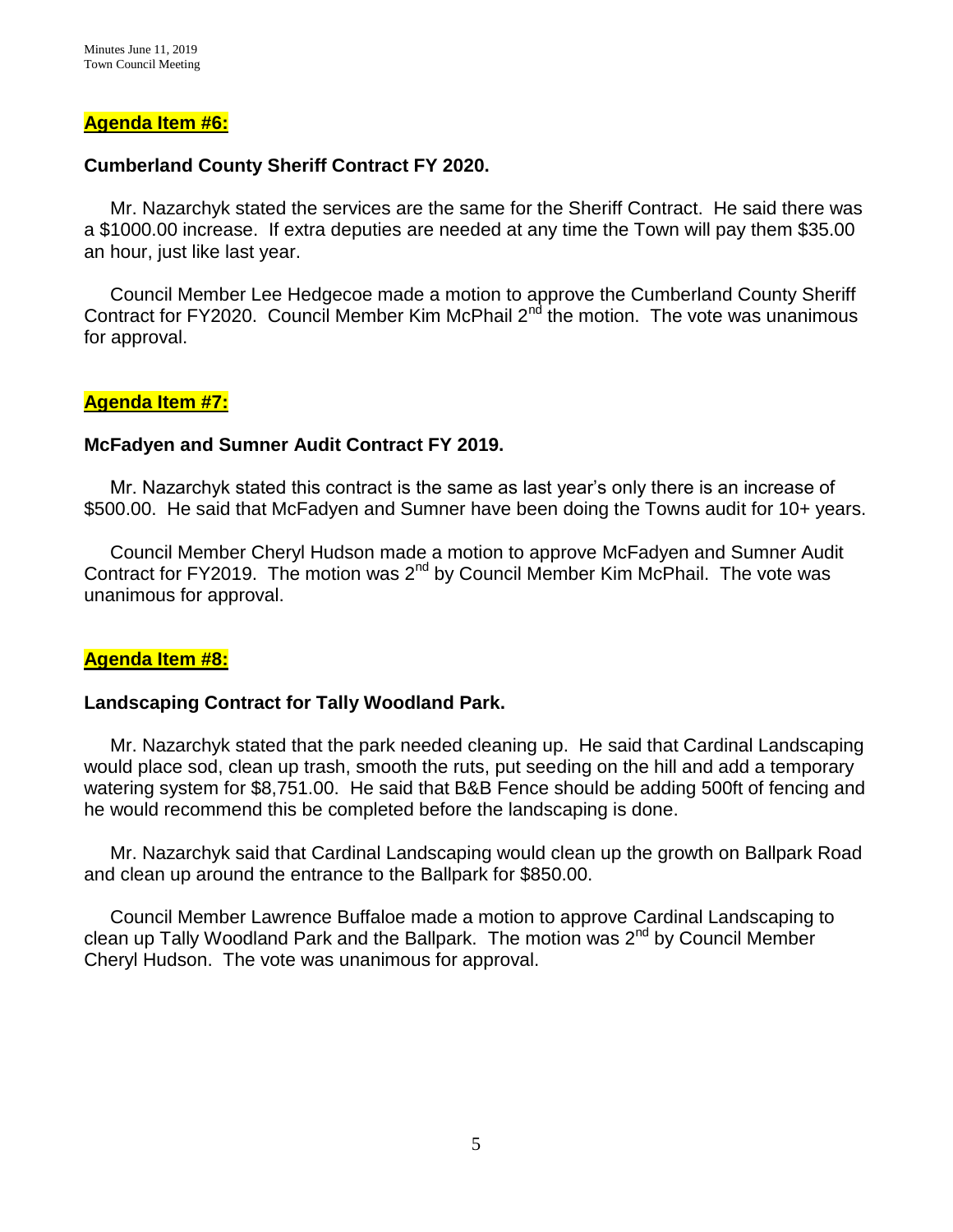.

# **VII. Receive Mayor's Update:**

- Mayor McLaurin stated the Civic Club would like an upgrade to the sound system in the Community Building. The Town Manager said there was no need to get an upgrade, the town just needed to find someone who could work the system correctly.
- Community Watch had a good speaker, Detective Robin Brinkley from the SVU & Child Services. The Mayor said he would like to see a lager crowd attending these meetings.

Mayor McLaurin said he would love to have ideas for Community Watch meetings. Mr. Nazarchyk said Sheriff Wright will be the guest speaker at the October meeting.

 Mayor McLaurin said the Council needed to schedule a meeting to find out about the tax increase for the fire department.

# **VIII. Receive Town Council Update:**

 Council Member Cheryl Hudson said she would like to have the evaluations for the Town Manager and Town Clerk by the end of the week. Mr. Nazarchyk stated he would email them out again.

## **IX. Receive Town Managers Update:**

- Mr. Nazarchyk said he had received an email from Duke Progress Energy. He said they would not be putting up the new lights until late 2020. They have to do pole modifications first.
- The Fire Marshall said the back door of the Community Building could be blocked and a privacy panel can be placed to cover the bathrooms.
- Mr. Nazarchyk asked the Council to give him ideas for improvements to the Community Building.